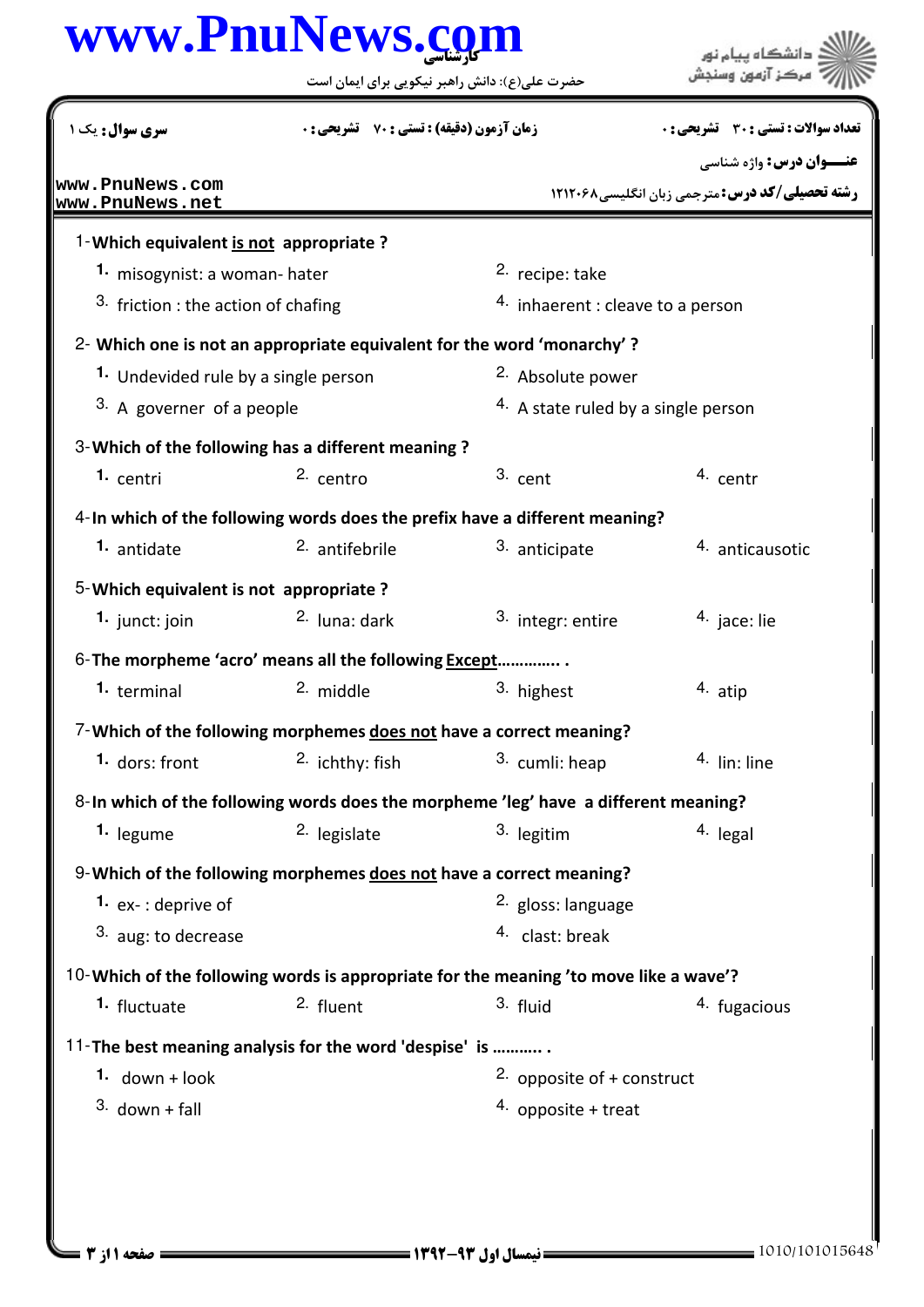## كارشناسي **[www.PnuNews.com](http://www.PnuNews.com)**

حضرت علي(ع): دانش راهبر نيكويي براي ايمان است



.<br>: دانشڪاه پيا<mark>ء نور</mark><br>: مرڪز آزمون وسنڊش